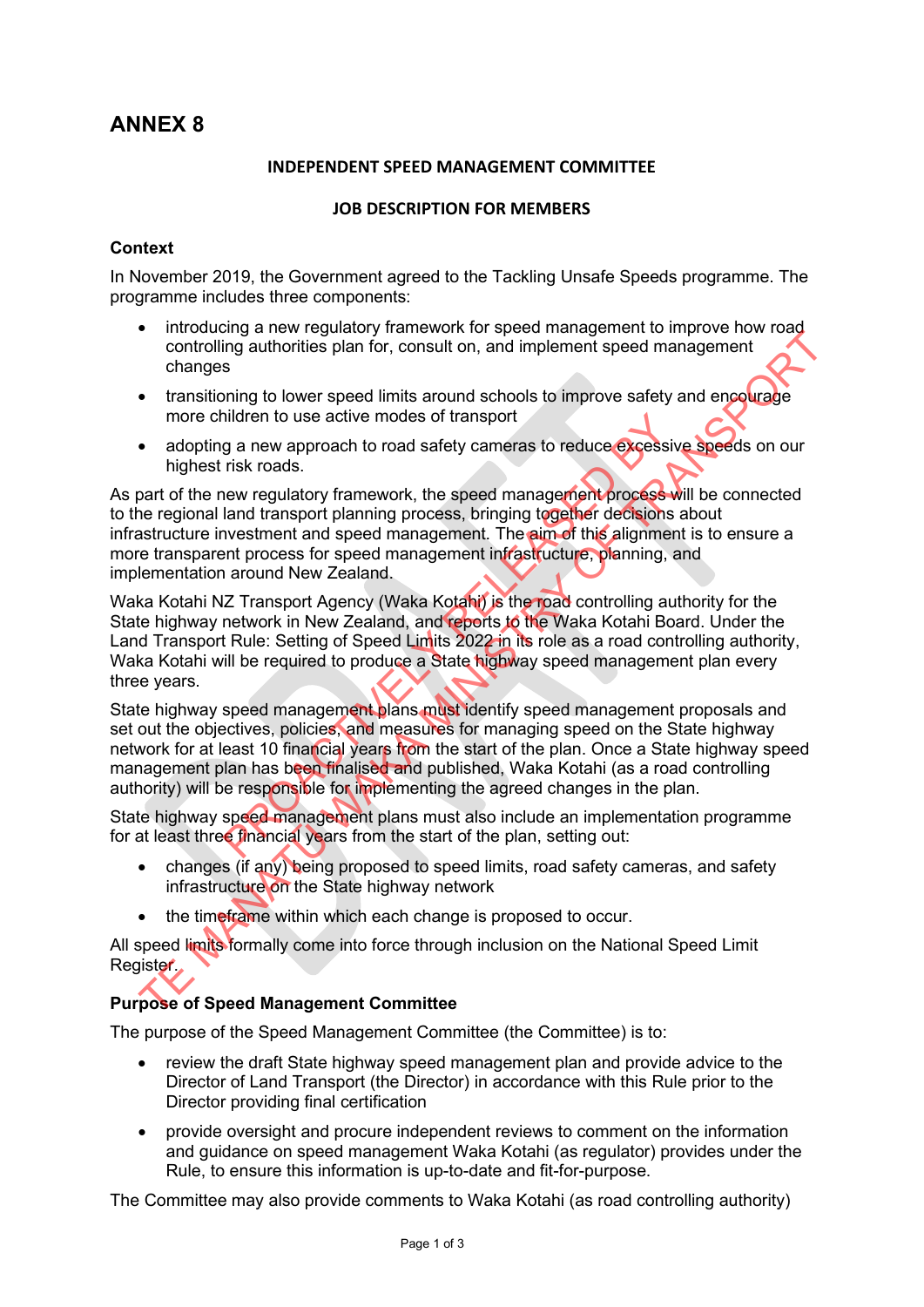on a consultation draft plan during the consultation process.

## **Responsibilities**

When reviewing the State highway speed management plans, the Committee must provide the Director with its view on whether it is satisfied the plans include the following:

- an implementation programme for at least three financial years from the start of the State highway speed management plan, setting out the changes (if any) being proposed to speed limits (including, to the extent practicable, the information that would need to be submitted to the Registrar to set the proposed speed limit), safety cameras and safety infrastructure on the relevant roads, and the timeframe within which each change is proposed to occur
- the outcome of reviews of all speed limits of 70 km/h or 90 km/h
- any designation of a category two school; and an explanation for why, having regard to any guidance provided by Waka Kotahi about speed limits outside schools, the speed limit outside the category two school is safe and appropriate for the road
- comment on any changes to speed limits, safety cameras and safety infrastructure that were included in the implementation programme in the previous plan (if any) that have not been implemented
- for any changes being proposed to a speed limit that do not align with Waka Kotahi's confirmed assessment of what is the safe and appropriate speed limit for the road, an explanation for why the road controlling authority proposes a speed limit that differs from Waka Kotahi's confirmed assessment signation of a category two school; and an explanation for why<br>uidance provided by Waka Kotahi about speed limits outside<br>imit outside the category two school is safe and appropriate f<br>int on any changes to speed limits, s cameras and safety infrastructure on the relevant roads, and the timeframe within<br>
which each change is proposed to occur<br>
the outcome of reviews of all speed limits of 70 km/h or 90 km/h<br>
any designation of a category two
- comment on any review relevant to the region that has been completed by Waka Kotahi since the previous plan was published.

When reviewing State highway speed management plans, the Committee may also provide comment in writing on the extent to which, in its view, the plan:

- sets out the objectives, policies, and measures for managing speed on relevant roads for at least 10 financial years from the start of the plan
- is consistent with the road safety aspects of the Government Policy Statement on Land Transport and any Government road safety strategy
- takes a whole-of-network approach to changing speed limits, safety cameras and safety infrastructure, including when deciding whether to invest in safety infrastructure to support higher speeds or to set a lower speed limit
- is likely to lead to speed limits set in compliance with the Rule
- supports coherence in speed limits for adjoining roads under the control of different road controlling authorities
- **is likely to lead to compliance with the timeframes for when safer speed limits around** schools must be implemented (that is, each road controlling authority must ensure at least 40 percent of schools under its control have speed limits that comply with the Rule by 30 June 2024; 100 percent of speed limits must comply by 31 December 2027).

# **Appointment of members**

The Minister of Transport will appoint committee members by written notice. The Committee will comprise of up to nine members selected for their expertise in their specialist areas. This includes the following:

• appropriate knowledge, skills, and experience regarding speed management and